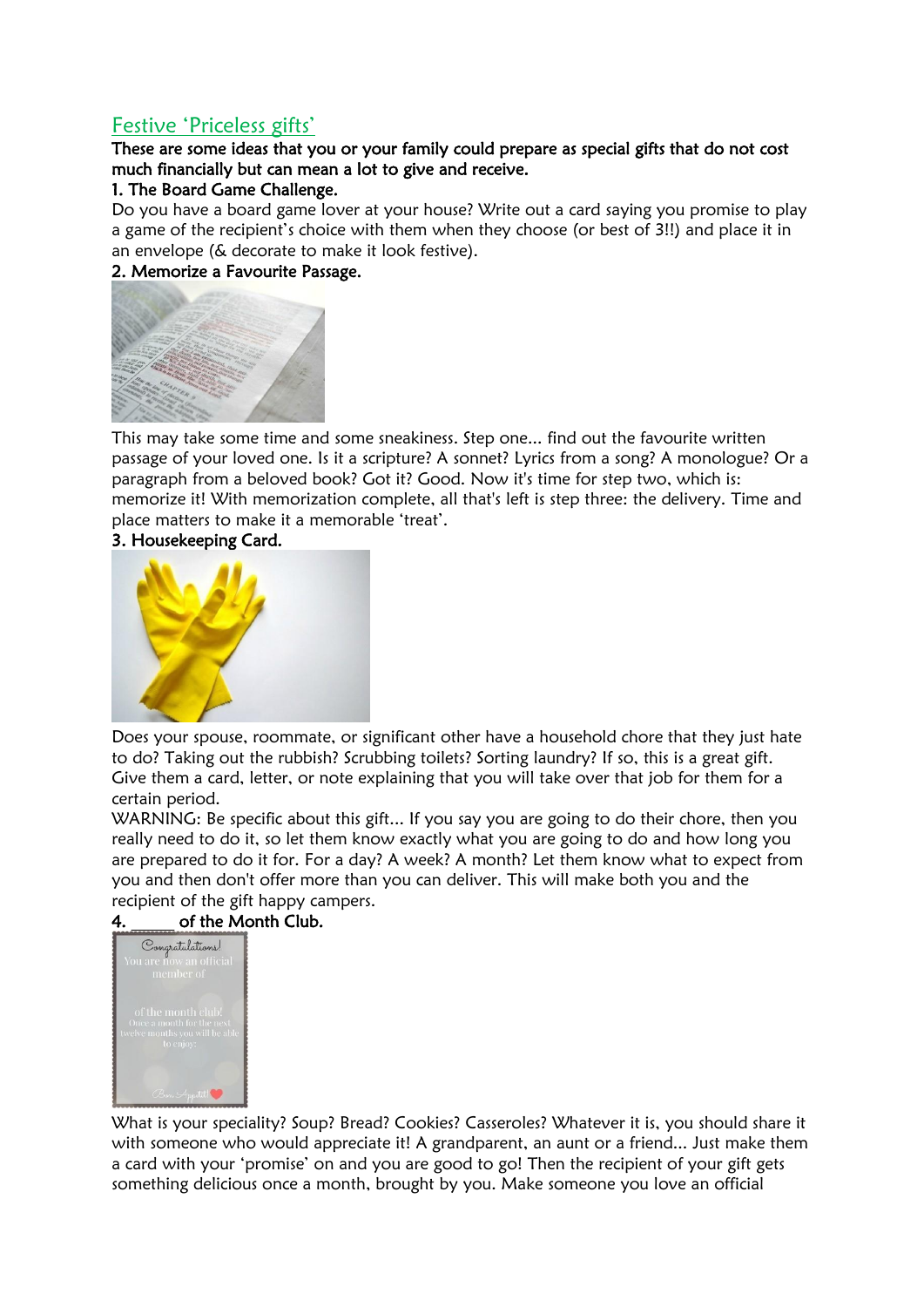member of your salsa (or cake or chicken dish) of the month club! The possibilities here are endless...

#### 5. When Skies Are Grey...

Is there someone on your Christmas list this year who is going through a hard time? If so, maybe a "When Skies Are Grey" Kit could help. All you need to include in this kit is a bundle of letters or images that you put together into different envelopes. What kind of letters and images? Well, things to help get them through a rotten day... maybe a funny "remember when" story... or an "I love you because" letter... or a "10 Reasons Why You Are Awesome" note. Other things you can include in the envelopes are quotes or thoughts that help you through tough times as well as some photos of good times together. Put something different in each envelope. Try to gather a small bundle (about 10 envelopes) and then tie them up with a bow. It's surprising how something as simple as an "I'm lucky to have you in my life because..." can help someone through a tough day.

#### 6. A Tell-Me Notebook.



This is a great gift for grandparents. All you need is a simple notebook. (Spiral bound notebooks are ideal because you want them to just sit down and write whatever comes into their minds and not worry about handwriting or doing anything fancy in a nice book.) Now of course you don't just give someone an empty notebook... you need to fill the book with questions (About one every three pages so there is plenty of room to write if needed). The questions will vary depending on who you are giving the notebook to. For example: "Tell me about your first house." "Tell me about something you are proud of." "What do you remember most about your mother?" "Tell me about three memorable friends."

Think about what you want to know from the person you are giving the gift to... and then be prepared for some terrific conversations. The last part of this gift is to share with them & listen to their tales they have told.

# 7. Daily Reading Time.



Most kids read every day... but that doesn't mean that we read out loud to them every day. It can be a real treat for even 'big kids' to have a story read to them. The triangles will count as the punches on the card, which makes the card above a 20-punch card. Then you can ask the kids to redeem them when they want you to read one of their chapters out loud to them, or just feel like reading a picture book together. Special time together is priceless! 8. 20 Things I Learned By...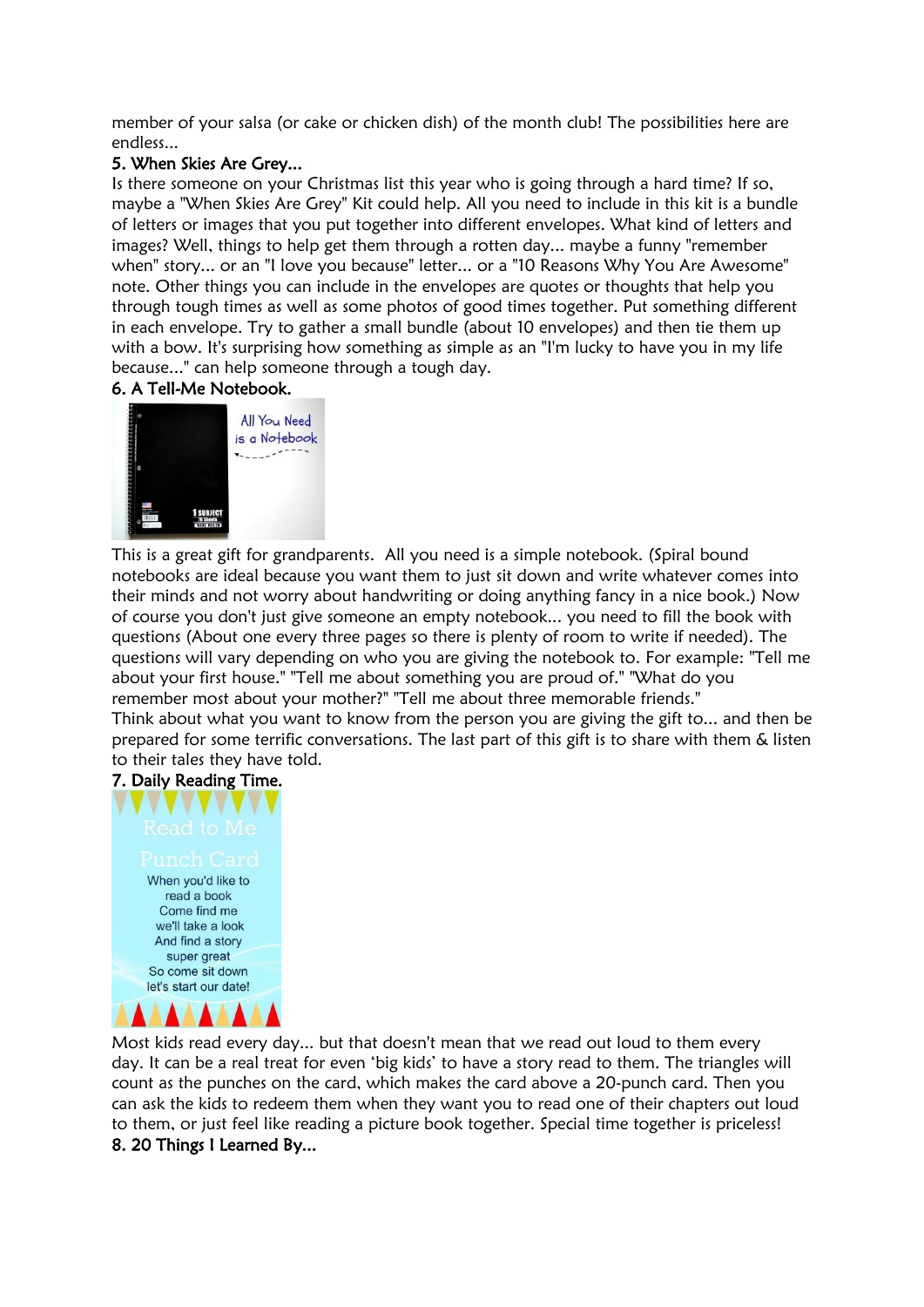Is there someone on your present list who is reaching a milestone? Turning 40? Celebrating 20 years together? Then making them something like this is perfect. For example: when grandparents turn 70, make them a simple book with illustrations or magazine cut outs, sharing the ways they influenced your life and what you've learned from them. These gifts are wonderful for anyone who has helped to shape your life. 9. Magic Car Wash.



This gift is good to be given before Christmas... because for this gift you will need to have access to the recipient's vehicle. Take their vehicle, zoom over to the petrol station and give it the once-over, quickly cleaning it inside and out, and then return it to its space before they even know it was gone. Alternatively, you could give the car the once over outside the house, early in the morning whilst your loved one is still snoozing & then take them a cup of tea in bed! Pop a note on the dashboard to tell them about the 'gift'.

#### 10. Read This When...



This gift is perfect for people who are away from you. For this gift, you will be writing a number of positive short letters, putting them in separate envelopes and then labelling the envelopes with when they should be read. The topics of the letters you write will depend on the relationship you have with this person, but some ideas for these letters are: Read this when: 'you are worried', or 'you've had a rotten day', or 'you feel homesick', or 'you miss me' etc. Seal each letter and tie the bundle up with a bow.

#### 11. A Personalized Playlist.



Think back to school days, when we made those fun mixtapes for each other... you know, on cassettes.... How great would it be to get one of those tapes again? Nowadays we can either burn a CD or download a personalized playlist for that friend, sibling, or special someone. Maybe a list of songs for a sibling from back in the day, a woman power list for a good friend who needs a pick-me-up -- or make a running playlist of music that they love. Be creative! 12. Park Tour Permit.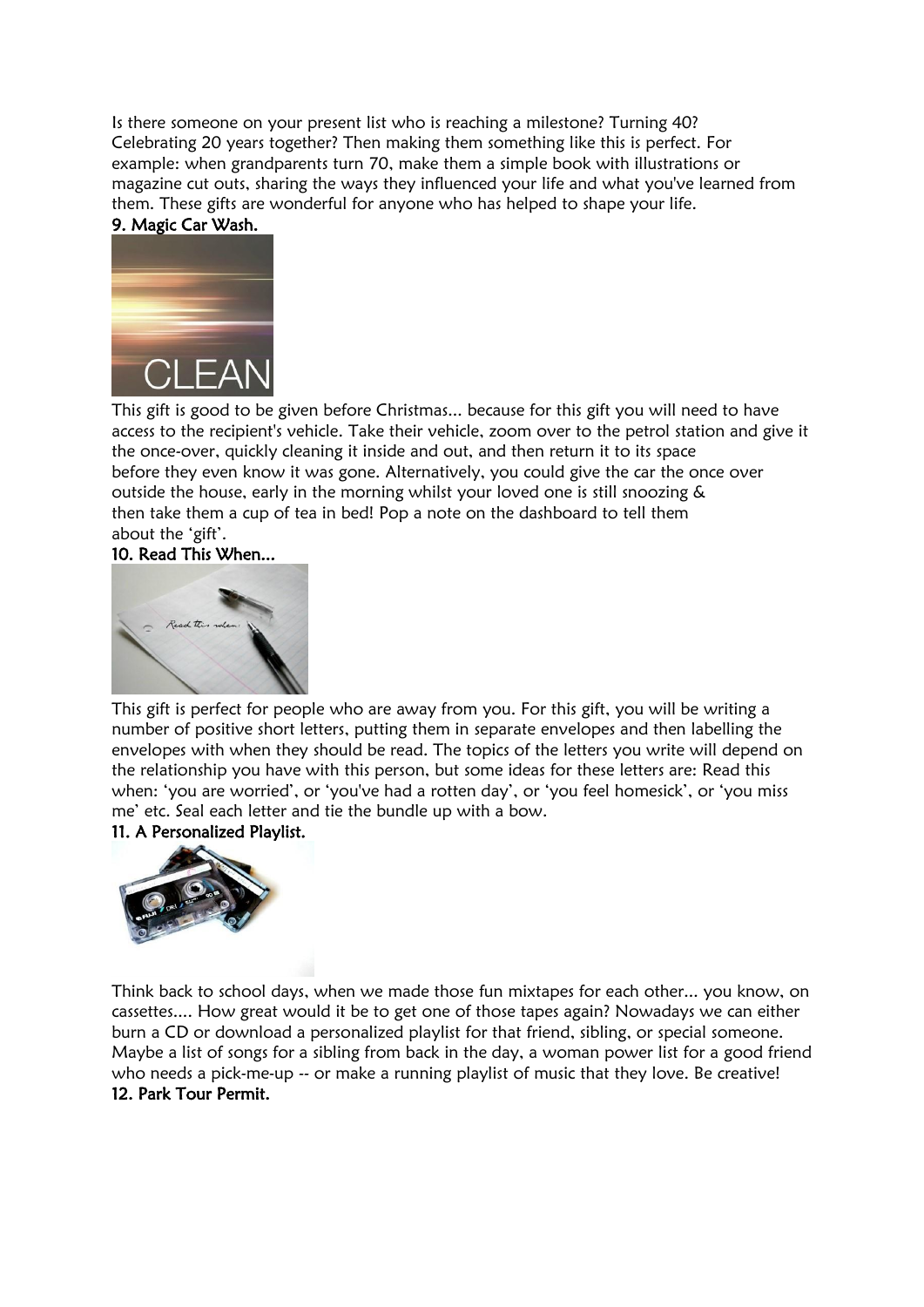

Find five local parks and tour each one. (Not all in the same day!) If you're with the children, get them to compare slides, big toys, open space, etc., and decide which park is the best.

## 13. Netflix Night in with snacks.

Not sure an explanation is needed here... you provide the snacks & drinks & they get to choose what you watch. Another variation of this would be to get a take-away of their choice but that's more expensive!

# 14. A month or week of meals.



This gift takes a little bit of prior planning, but it is worth it, and is a great gift to parents and in-laws for Christmas.

To make a month's (or a weeks') worth of meals, choose meals that freeze well and then for the next few weeks that is what you make your family for dinner. As you prepare these dinners, just make extra... so long as you're already cooking... and when the meal is finished, freeze the extra portions. Before you know it, you'll have quite a collection of meals that you can take over as your present.

## 15. Favourite Recipes Pack.



Put together a collection of recipes you grew up eating or which are your favourites or even dishes/items you think the recipient would like. Everything from your grandma's cookies, to uncle's BBQ sauce or a special recipe you found online. Give them the space to add some of their own recipes too.

## 16. A Personalized Screen Saver.